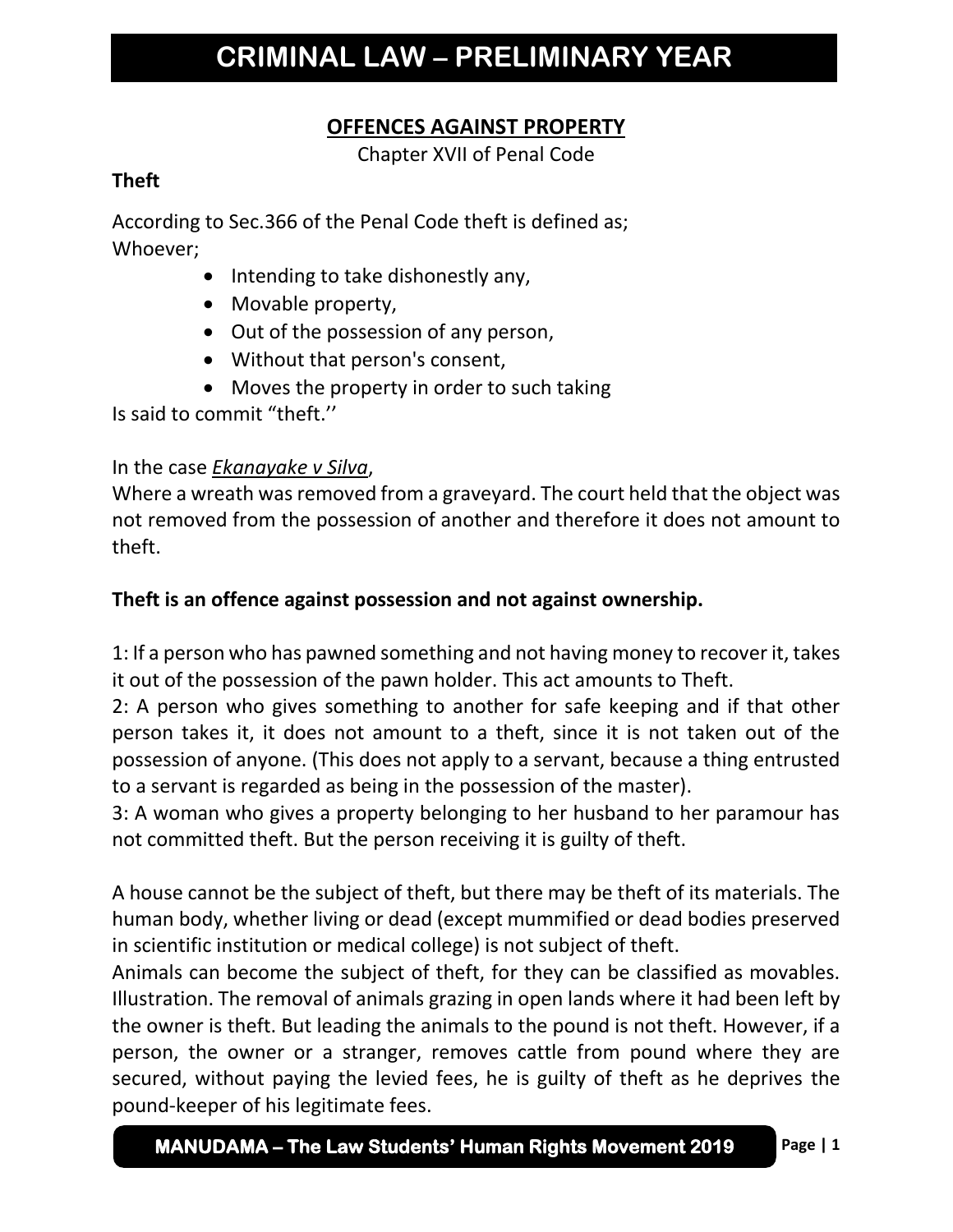### In *Nagaiyah v Jayasekera*

It was held that stealing electricity does not amount to theft within the meaning of section 20 of the PC because it is not a movable property. However this can be an offence under other Laws.

A thing is not a movable property as long as it's attached to the earth.

In *King v Leon*, The accused took a bull belonging to the complainant with intension of returning later. Temporarily borrowing of property with the intention to take dishonestly was considered as theft.

#### In *Abdul v Dias*

A licensed cattle seizer untied a bull from the complainant's garden and took it to the police station saying that he found it trespassing the road. Held the seizer was guilty of theft since he dishonestly tried to cause wrongful loss to the owner of the bull.

### In *Gnanaprakasam v Bullner*,

Accused was charged of stealing coal from a railway yard. The accused believed that they were thrown away. (Abandoned things cannot be subject to theft) His belief in good faith (Bona fide) was considered sufficient to relive him from liability.

Sec 114 of EO- within a reasonable period of the date of theft if the stolen good are found in the possession of a person who does not give an explanation as to how he came into possession of those, the court acts under the presumption that he committed theft or accepted the goods knowing that they were stolen property.

# **SEXUAL OFFENCES**

### **Sexual Harassment**

### *Vishakha and others v State of Rajasthan*

Unwelcome sexually determined behavior directly or by implication as physical contact and advances/a demand or request for sexual favours/ sexually coloured remarks/showing pornography/any other unwelcome physical verbal or non-verbal conduct of sexual nature. Penalties described under Sec.345 of Penal Code.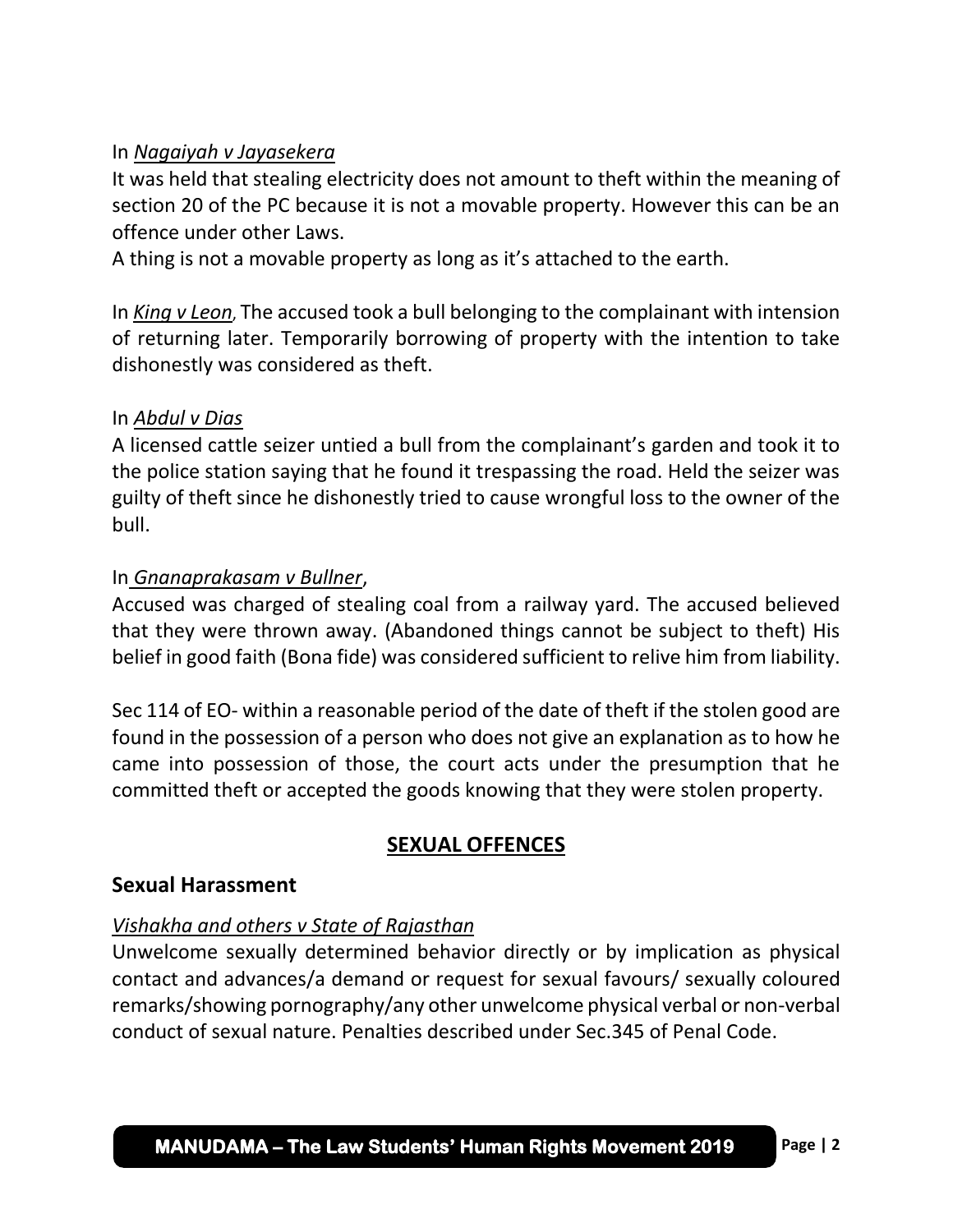## **Grave Sexual Abuse**

Whoever for sexual gratification, does any act that amount to rape, by use of his gentiles, any part of the body/any instrument, on orifice or any part of the body of the other person under the circumstance of without the consent, with or without the consent when other person under 16 yrs., with the consent that obtained through force/threat/intimidation/fear of death or hurt, with the consent when person under intoxication or unsound mind.

To establish a charge under section 365 (B) of the Penal Code the prosecution must establish that the alleged act was done with the intention of having sexual gratification This aspect must be proved beyond reasonable doubt.

1. To establish a charge under section 365 (B) of the Penal Code the prosecution must establish that the alleged act was done with the intention of having sexual gratification.

#### *Yoga v AG*

2. Evidence of a victim in a case of sexual assault cannot be corroborated by a subsequent statement made by her.

*Sana v Republic Of SriLanka*

#### **Rape**

Definition of rape is contained in section 363of the Penal Code.

The section requires two things.

- (1) Sexual intercourse by a man with a woman.
- (2) The sexual intercourse must be under circumstances falling under any of the clauses of the section.

### As Per, *Savinda VS. Republic Of SriLanka*

To establish a charge of rape, the prosecution must establish the following ingredients. The appellant committed sexual intercourse on the woman.

The said intercourse was performed without her consent. If there is reasonable doubt in one of the ingredients the charge should fail.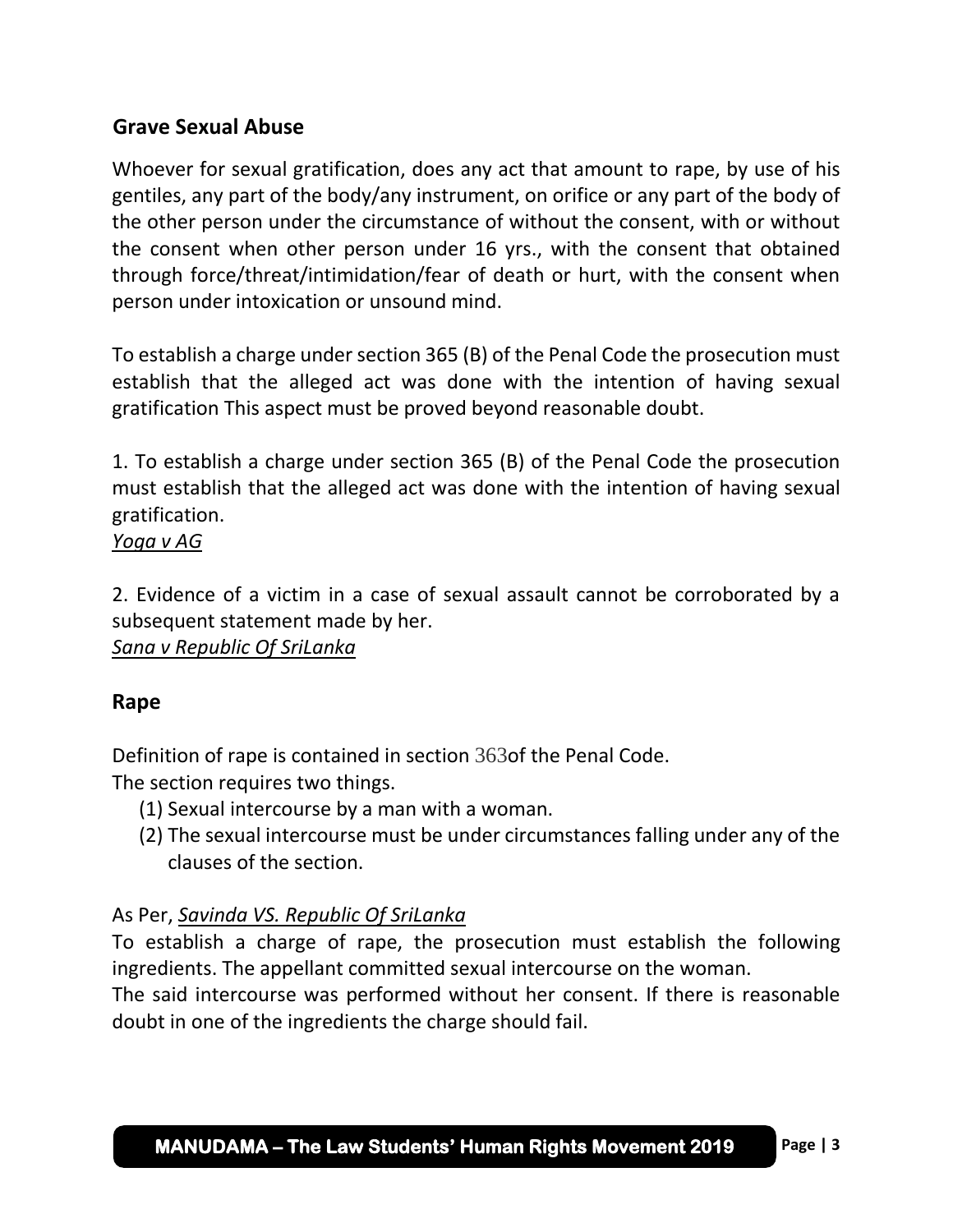## **"Statutory Rape"** Sec 363 (e)

When the victim is below the age of 16 years CONSENT IS IMMATERIAL. This will not apply when the victim is the wife who is older than 12 years and who has not judicially separated. Therefore sexual intercourse with a girl over 12 years of age is still available for some ethnic groups in Sri Lanka. On the other hand the consent of a girl who is between the ages of 16 to 18 years creates vacuum in our law.

"Sexual Intercourse" - Penetration is sufficient. *Perera v AG*

## **Evidence of resistance - Physical injuries to the body is not essential to prove the absence of consent. (22/1995)**

Therefore, it is not necessary that the evidence of women should necessarily be corroborated and the degree of corroboration is varied with the circumstances with the case.

## **"Without the consent" is an ingredient of the offence. Prosecution must prove it "beyond reasonable doubt".**

### **Consent**

There is a difference between consent and submission to sexual intercourse. Every consent involves submission but the converse does not follow and a mere act of submission does not involve consent.

*Inoka Gallage vs Kamal Addaraarachchi & another*

### **Corroboration**

Sri Lankan cases have consistently insisted as a matter of prudence, that in a case of rape a conviction can be sustained only if the evidence of the prosecutrix is corroborated in some material particular by independent testimony. The evidence in corroboration must be independent testimony.

*Inoka Gallage vs. Kamal Addaraarachchi & another The King v. Atukorale*

#### **Credibility of the woman**

Generally, a conviction for rape almost entirely depends on the credibility of the woman so far as the essential ingredients are concerned, the other evidence being merely corroborative.

*BharwadaBhoginbhaiHirjibhai v. State of Gujarat, (SC), 1983*